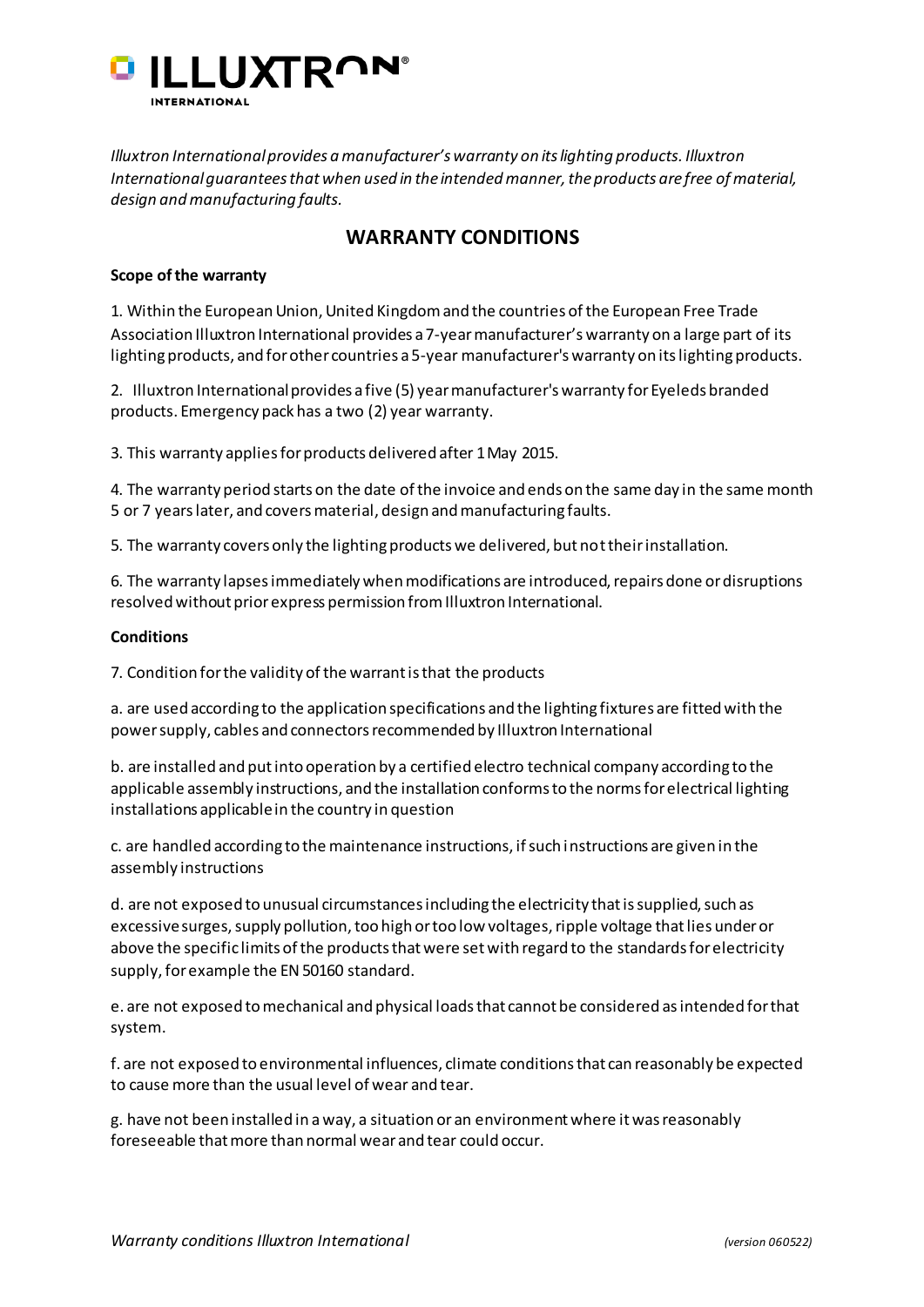

8.1 The warranty only covers failure of the products caused by demonstrable material, design and manufacturing faults and that exceeds the average nominal failure rate. The warranty does not cover

the normal reduction of light output and the shift of the light colour temperature during the lifespan of LED modules.

8.2 The nominal failure values for electronic parts and control equipment like LEDs is 0.2%/1000 hours, unless stated otherwise in the product or instructions for use specifications. For LED modules, a reduction of the light output up to 0.6%/1000 operating hours is normal and is not covered by the warranty.

8.3 When replacing LED modules, deviations can occur in the light properties compared with the original product.

9. The warranty does not cover

a. normal wear or contamination and software faults, viruses, etc.

b. damage due to intent or gross negligence

c. settings or programming of settings that change due to wear, contamination and depletion

d. deviations of the product compared with illustrations and information provided in our catalogue or other marketing documentation

e. products which have been modified or repaired without permission from Illuxtron International

f. an incorrect combination with other installed products

g. damage and shortcomings derived from unusual external factors such as a lightning strike or from natural disasters, misuse, incorrect use or abnormal use.

#### **Procedure and evaluation**

10.1 If the customer has received a product that demonstrates potential manufacturing, design or material faults, he must report this as completely as possible within 28 days after noticing it, using the form on the website. To be able to make a warranty claim, the customer must always report the number of the relevant invoice. The customer will receive a confirmatory email with a number code, # followed by numbers. Illuxtron International will process the report as quickly as possible.

10.2 If the customer would like a replacement for products that have been reported to be defect, he can specify this directly on the report or order it through the normal order process. These products will always be charged to the customer. As soon as the reported products have been returned to us, they will be credited after being checked, if they fall under the warranty.

10.3 Illuxtron International may choose to repair products. In those cases where Illuxtron International chooses to repair, the customer must return the products to be repaired.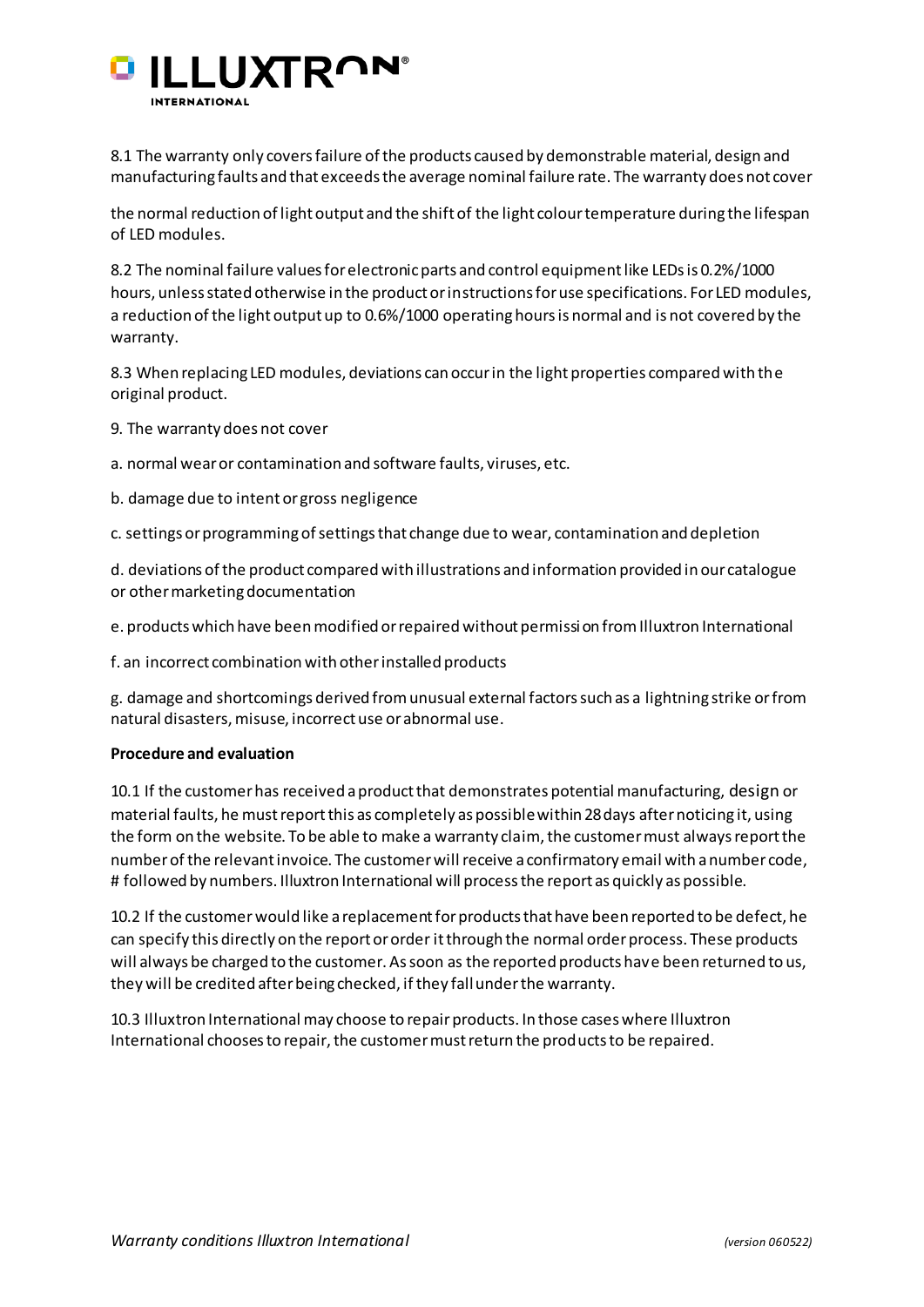

10.4 If one or more products need to be returned, the customer will receive a return materials authorization (RMA) which contains a number. Unless expressly agreed otherwise, the products should be returned within 4 weeks after receipt of the RMA. Products returned without a RMA number will not be accepted. If Illuxtron International BV does not want the reported products returned, and finds the warranty claim valid, then the replacement will be sent out free of charge or crediting done immediately.

10.5 The customer is responsible for the return shipment and pays for it. The transport costs will not be reimbursed by Illuxtron International.

10.6 If there is any doubt about whether or not the problem with the defective products falls under the warranty, the burden of proof of the existence of manufacturing, design and material faults lies with the customer. The customer should submit the proof in writing to Illuxtron International.

10.7 Illuxtron International is granted a reasonable period to examine the defective product for potential manufacturing and material faults.

10.8 If Illuxtron International considers an on-site examination necessary, the customer, installation technician, end user and others must grant free direct access and cooperation as needed. In case of doubt about the situation or the products, Illuxtron International is entitled to invite representatives from other parties to inspect the system closely.

10.9 Illuxtron International retains the right to take the final decision of whether a warranty claim is justified.

10.10 At the request of Illuxtron International, the replaced products become the property of Illuxtron International.

10.11 The warranty period will not be restarted when the warranty is fulfilled. Replacement products or parts are guaranteed until the end of the existing warranty period for the product or part that was replaced or in which it is installed.

# **Service**

11.1 A product demonstrating manufacturing, design or material faults will be repaired or replaced within the warranty period by Illuxtron International. If a repair is impossible, Illuxtron International can replace it with an equivalent product in consultation with the customer, or resort to crediting.

11.2 If Illuxtron International decides on replacement, a new product may vary in dimensions, construction, light characteristics, colour or otherwise, compared with the original product, because that product is no longer produced in that form or is no longer available.

11.3 Labour costs for dismantling and installation do not fall under this warranty. All ancillary costs engendered by the repair of faults, and involved with replacing and repair are paid by the customer. They include in particular, but are not limited to, the cost of assembly and dismantling, transport or sending of the defective and the repaired and replacement product, sales, travel and travel times for hoists and scaffolds. The customer also pays for the required starting up or new installation or updating of software within the framework of the warranty.